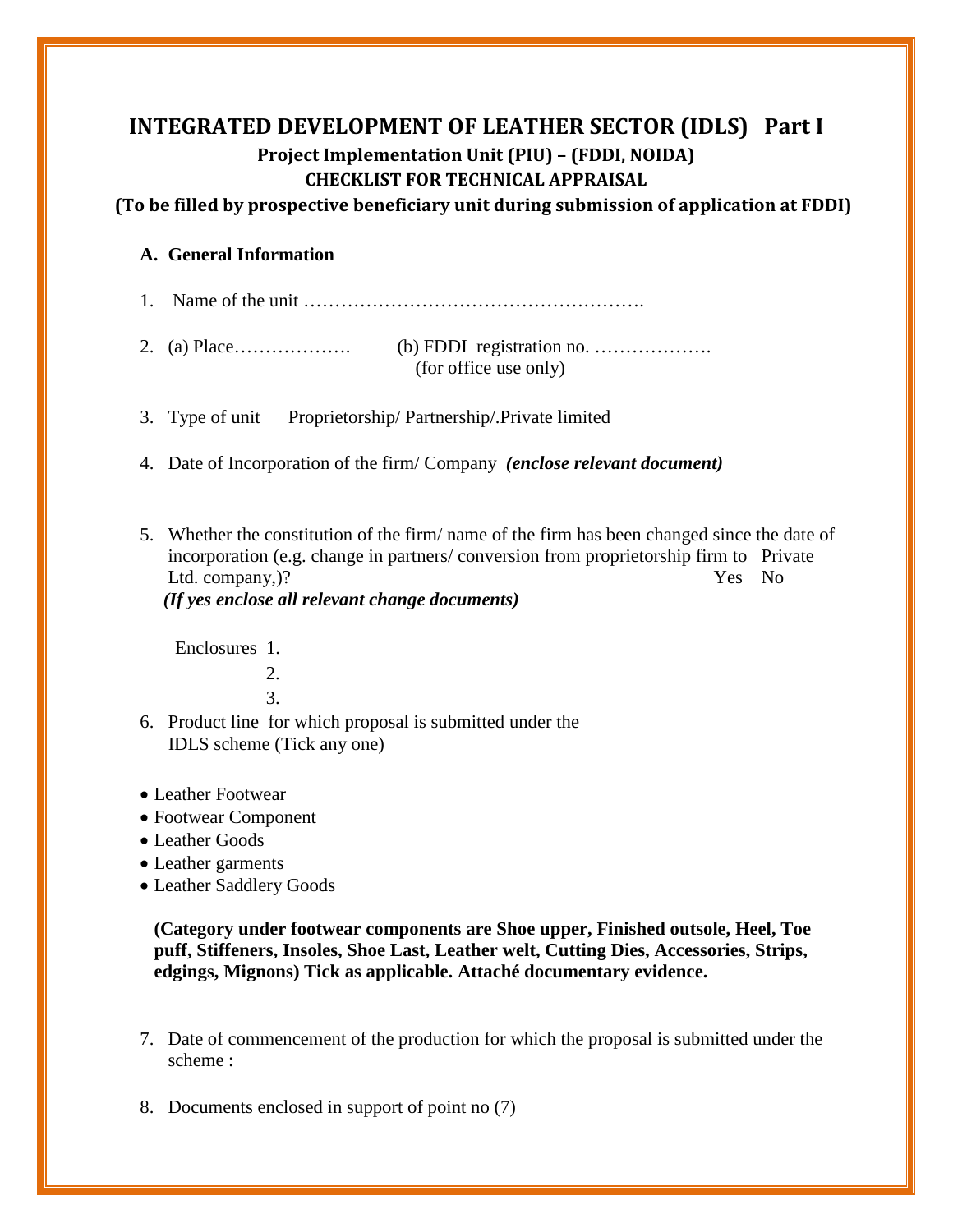| 9. Scale of operation                                                                                                                                                                                                                                                                                                            | <b>SSI</b> | Non SSI          |                |  |  |  |  |  |
|----------------------------------------------------------------------------------------------------------------------------------------------------------------------------------------------------------------------------------------------------------------------------------------------------------------------------------|------------|------------------|----------------|--|--|--|--|--|
| 10. Permanent SSI registration certificate enclosed                                                                                                                                                                                                                                                                              |            | Yes N/A          |                |  |  |  |  |  |
| 11. Ownership of factory premises                                                                                                                                                                                                                                                                                                |            | Own              | Leased         |  |  |  |  |  |
| 12. Registered Lease deed (for 5 years) enclosed                                                                                                                                                                                                                                                                                 |            | Yes N/A          |                |  |  |  |  |  |
| 13. Existing Capacity before technological upgradation                                                                                                                                                                                                                                                                           |            |                  | pairs/Pcs PA   |  |  |  |  |  |
| 14. Detail of existing machinery before modernization (enclose list) :                                                                                                                                                                                                                                                           |            |                  | Enclosed N/A   |  |  |  |  |  |
| 15. Upgradation program undertaken in this proposal From<br>to to the set of the set of the set of the set of the set of the set of the set of the set of the set of the set of the set of the set of the set of the set of the set of the set of the set of the set of the set of the set                                       |            |                  |                |  |  |  |  |  |
| 16. Condition of proposed machines for modernization (Tick whichever applicable)<br>New Indigenous<br>$\bullet$<br>New Imported<br>$\bullet$<br>$2nd$ Hand Indigenous<br>$\bullet$<br>$2nd$ Hand Imported<br>$\bullet$<br>2 <sup>nd</sup> hand imported reconditioned in India<br>$2nd$ hand reconditioned imported<br>$\bullet$ |            |                  |                |  |  |  |  |  |
| $2^{\mathit{nd}}$ hand imported/ and reconditioned imported $\,$ machines are only eligible in case of direct<br>import and must have residual life of at least 10 years at the time of purchase. Enclose<br>chartered engineers certificate.                                                                                    |            |                  |                |  |  |  |  |  |
| 17. Mode of finance:<br>Self Finance / Bank Finance (Tick anyone)<br>(A proposal under IDLS scheme shall be either Bank financed or self financed)                                                                                                                                                                               |            |                  |                |  |  |  |  |  |
| 18. Whether the beneficiary unit already availed subsidy<br>From other govt. Scheme for the proposed machines<br>Yes No                                                                                                                                                                                                          |            |                  |                |  |  |  |  |  |
| B. Eligibility for Existing unit (Units completed 3 years of production during filing of<br>application at FDDI)                                                                                                                                                                                                                 |            |                  |                |  |  |  |  |  |
| 19. Date of loan sanction (for bank financed proposal enclose sanction letter)<br>20. Loan sanctioned after 3 years of production                                                                                                                                                                                                |            | Yes              | N <sub>0</sub> |  |  |  |  |  |
| 21. All the machines proposed purchased from the above term loan<br>(A proposal under IDLS scheme shall be either Bank financed or self financed)<br>22. Whether the loan is utilized in some other govt. scheme for grant                                                                                                       |            | Yes<br>Yes/No/NA | N <sub>0</sub> |  |  |  |  |  |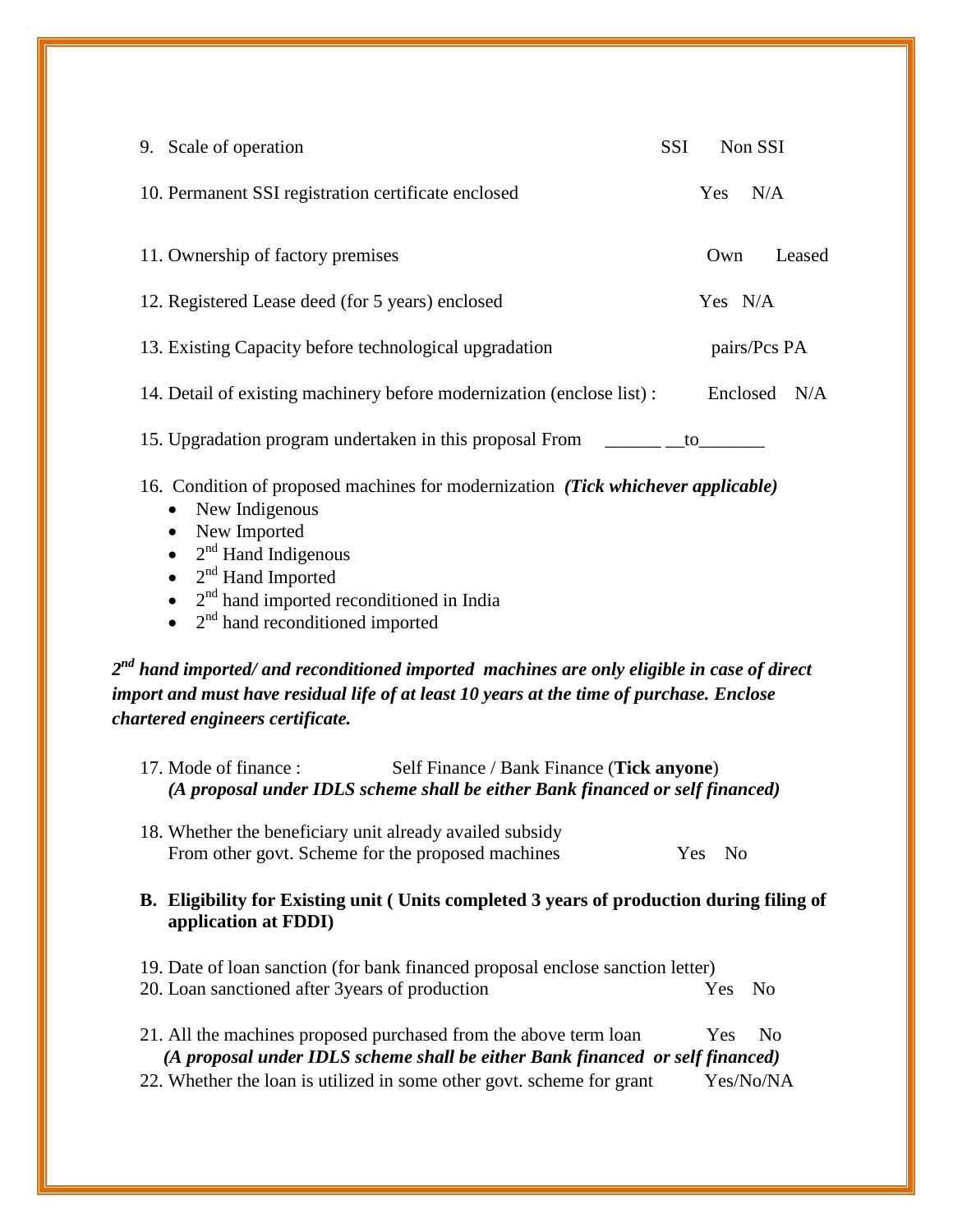| 23. Purchase orders after 3 years of production                                                                                                                                    | Yes     | No |                |  |
|------------------------------------------------------------------------------------------------------------------------------------------------------------------------------------|---------|----|----------------|--|
| 24. Audited balance Sheet attached of the immediate<br>preceding 3 years of starting modernization programme                                                                       | Yes     | No |                |  |
| 25. Auditors report of the above balance sheet (Form 3 CD) enclosed                                                                                                                | Yes     | No |                |  |
| 26. Whether the last module has been fully implemented<br>(Add on application can only be approved for assistance after successful<br><i>implementation of the earlier module)</i> | Yes No  |    |                |  |
| 27. Cumulative grant sanctioned till last module<br><i>(for add on application only)</i>                                                                                           | Rs.     |    |                |  |
| 28. Copy of the last sanction order enclosed<br><i>(for add on application only)</i>                                                                                               | Yes N/A |    |                |  |
| 29. Date of last sanction order<br><i>(for add on application only)</i>                                                                                                            |         |    |                |  |
| 30. Machines proposed in the module as per the IDLS scheme guideline                                                                                                               | Yes     |    | N <sub>o</sub> |  |
| 31. Modernization after 3 years of operation                                                                                                                                       | Yes     |    | N <sub>o</sub> |  |
| 32. Two Years Cash Profits in the preceding years of modernization                                                                                                                 | Yes     |    | N <sub>o</sub> |  |
| 33. If already availed 50 lakhs, PO date and loan sanction date<br>is after 29.08.08                                                                                               | Yes     |    | N/A            |  |
| 34. Change of constitution if any during the process of sanction/within<br>2 years of signing agreement with the bank.                                                             |         |    | Yes N/A        |  |
| C. Eligibility of New units (units have not completed 3 years in production during filing<br>of application at FDDI-PIU)                                                           |         |    |                |  |
| 35. Date of purchase order after 29 <sup>th</sup> August 2008                                                                                                                      | Yes     |    | <b>No</b>      |  |
| 36. Loan sanctioned after 29 <sup>th</sup> August 2008 (for bank financed proposal)                                                                                                | Yes     |    | N <sub>0</sub> |  |
| 37. Date of loan sanction (for bank financed proposal enclose sanction letter)                                                                                                     |         |    |                |  |
| 38. All the machines proposed purchased from the above term loan                                                                                                                   | Yes     |    | N <sub>o</sub> |  |
| 39. Whether the last module has been fully implemented                                                                                                                             |         |    | Yes No         |  |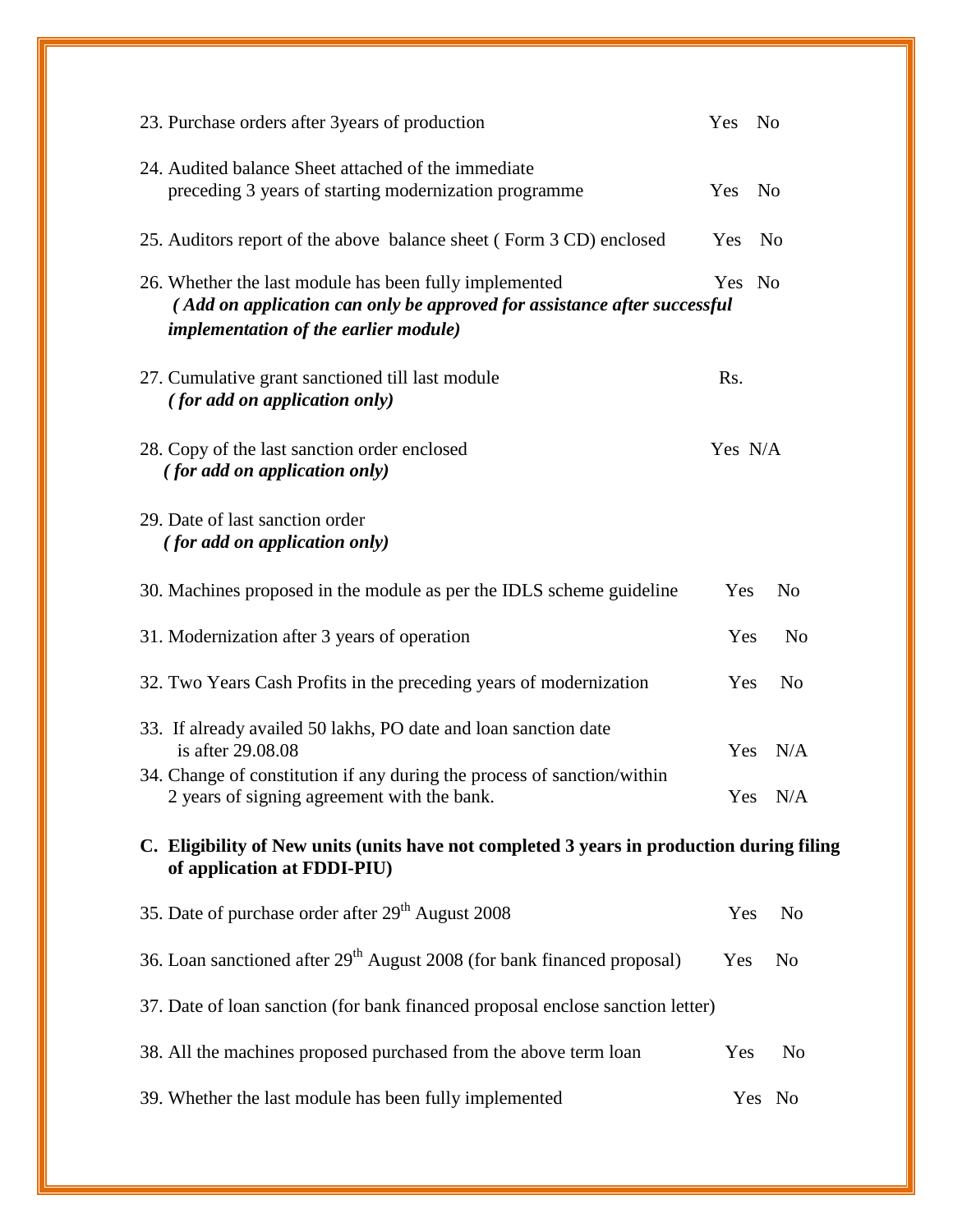| (Add on application can only be approved for assistance<br>After successful implementation of the last module) |                        |
|----------------------------------------------------------------------------------------------------------------|------------------------|
| 40. NOC from pollution board and fire department enclosed                                                      | N <sub>0</sub><br>Yes. |
| 41. Factory premises is ready for m/c installation<br>(if yes enclose chartered civil engineers certificate)   | <b>Yes</b><br>No       |
| 42. Sales tax/VAT/ Excise registration copy enclosed                                                           |                        |

*New units would be approved for assistance under the scheme only on submission of the copy of all the required registration, NOCs from all concerned Government Departments for setting up of the unit and when the factory building is ready for installation of plant and machinery.*

| Date:  | Signature                   |
|--------|-----------------------------|
| Place: | Partner/Director/Proprietor |
|        | (Company seal)              |

## **Illustrative arrangement of documents**

- Covering letter
- Company profile (detail mentioning the product manufactured, period of manufacturing, diversification if any, constitution, changes if any etc)
- IDLS form I
- SSI registration certificate (both old and new)
- Loan sanction letter (for bank financed proposal)
- List of existing facility
- List of machine
- Purchase order
- Invoices/Proforma invoices
- Chartered engineers certificate ( for  $2<sup>nd</sup>$  hand m/c)
- Affidavit
- Partnership deed (old and new)/Memorandum of article including/Firm registration
- change in the constitution/ take over deed
- NOC/ST/VAT/Excise/Chartered civil engineers certificate (for new unit)
- Balance sheet, form 3 CD